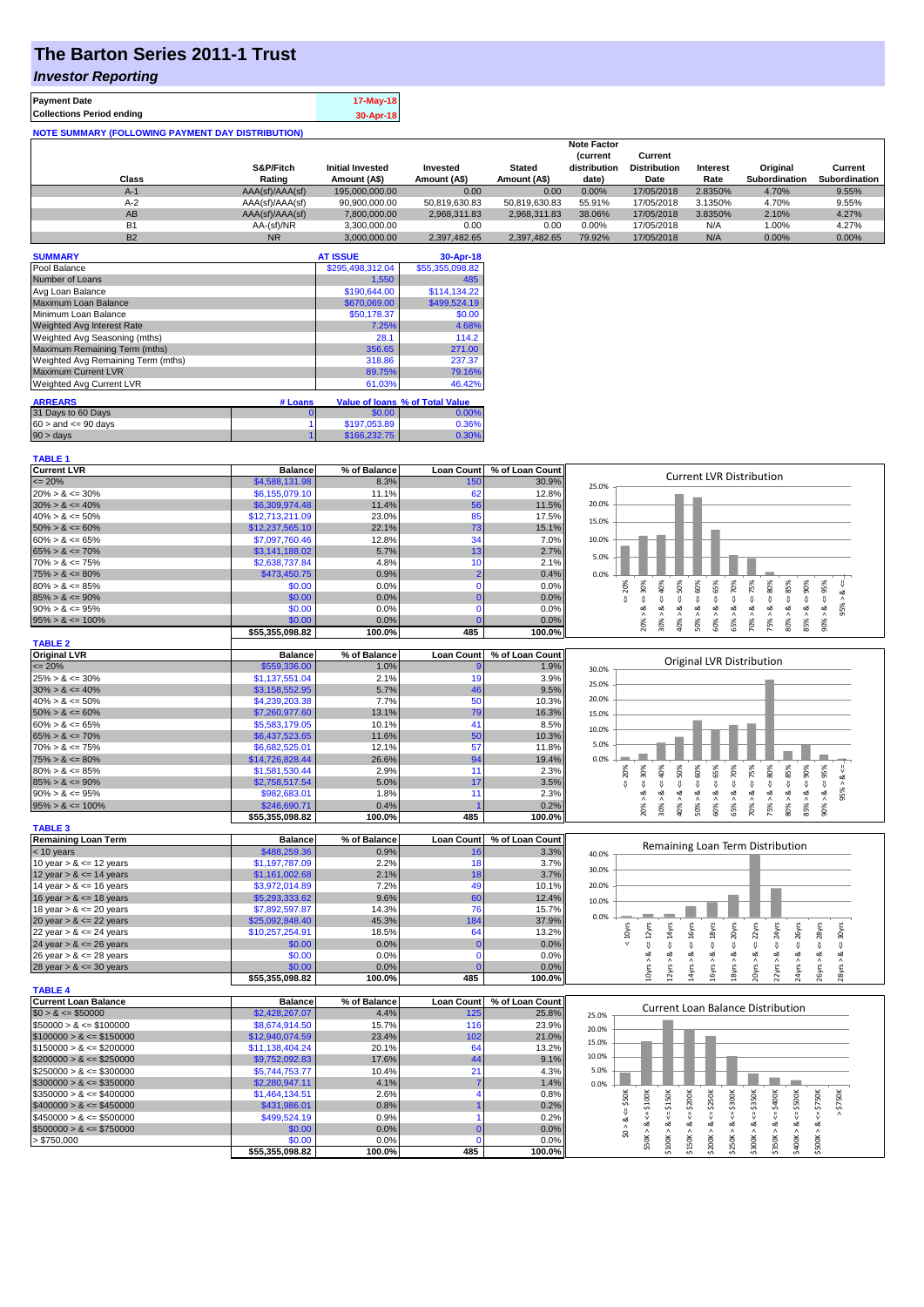# **The Barton Series 2011-1 Trust**

#### *Investor Reporting*

| <b>Payment Date</b><br><b>Collections Period ending</b>         |                                    | 17-May-18<br>30-Apr-18  |                   |                 |                                                                                                                                                                                                    |
|-----------------------------------------------------------------|------------------------------------|-------------------------|-------------------|-----------------|----------------------------------------------------------------------------------------------------------------------------------------------------------------------------------------------------|
| <b>TABLE 5</b><br><b>Loan Seasoning</b>                         | <b>Balance</b>                     | % of Balance            | <b>Loan Count</b> | % of Loan Count |                                                                                                                                                                                                    |
| $= 6$ mths                                                      | \$0.00                             | 0.0%                    |                   | 0.0%            | Loan Seasoning Distribution<br>40.0%                                                                                                                                                               |
| $> 8 \le 12$ mth                                                | \$0.00                             | 0.0%                    | $\Omega$          | 0.0%            | 35.0%                                                                                                                                                                                              |
| $12 > 8 \le 18$ mths                                            | \$0.00                             | 0.0%                    | 0<br>$\Omega$     | 0.0%            | 30.0%<br>25.0%                                                                                                                                                                                     |
| $18 > 8 \le 24$ mths<br>$2 > 8 \leq 3$ years                    | \$0.00<br>\$0.00                   | 0.0%<br>0.0%            |                   | 0.0%<br>0.0%    | 20.0%                                                                                                                                                                                              |
| $3 > 8 \leq 4$ years                                            | \$0.00                             | 0.0%                    | $\Omega$          | 0.0%            | 15.0%                                                                                                                                                                                              |
| $4 > 8 \le 5$ years                                             | \$0.00                             | 0.0%                    |                   | 0.0%            | 10.0%<br>5.0%                                                                                                                                                                                      |
| $5 > 8 \le 6$ years                                             | \$0.00                             | 0.0%                    | $\Omega$          | 0.0%            | 0.0%                                                                                                                                                                                               |
| $6 > 8 \le 7$ years<br>$7 > 8 \le 8$ years                      | \$0.00<br>\$11,063,369.66          | 0.0%<br>20.0%           | $\Omega$<br>74    | 0.0%<br>15.3%   | 6 mths                                                                                                                                                                                             |
| $8 > 8 \le 9$ years                                             | \$18,708,491.12                    | 33.8%                   | 136               | 28.0%           | $\leq$ = 8 years<br>$\leq$ 9 years<br>$\le$ = 10 years<br>24 mths<br>$\le$ 6 years<br>$\leq 12$ mth<br>$\leq$ 18 mths<br>$\leq$ = 3 years<br>$\leq$ = 4 years<br>$\le$ = 5 years<br>$\leq$ 7 years |
| $9 > 8 \le 10$ years                                            | \$10,008,918.87                    | 18.1%                   | 92                | 19.0%           | $\stackrel{\scriptscriptstyle{  }}{\mathsf{v}}$<br>⊗<br>∧<br>∞<br>ಯ<br>ಷ<br>ಷ<br>ಷ<br>œ                                                                                                            |
| > 10 years                                                      | \$15,574,319.17                    | 28.1%                   | 183               | 37.7%           | 5 > 8<br>7 > 8<br>$12 > 8$<br>18 > 8.<br>$\hat{\sim}$<br>$\hat{\hat{}}$<br>$\hat{4}$<br>$\hat{\circ}$<br>$\hat{\circ}$<br>$\hat{\circ}$                                                            |
| <b>TABLE 6</b>                                                  | \$55,355,098.82                    | 100.0%                  | 485               | 100.0%          |                                                                                                                                                                                                    |
| Postcode Concentration (top 10 by value)                        | <b>Balance</b>                     | % of Balance            | <b>Loan Count</b> | % of Loan Count |                                                                                                                                                                                                    |
| 5700                                                            | \$2,003,849.03                     | 3.6%                    | 21                | 4.3%            | Geographic Distribution<br>0.7%                                                                                                                                                                    |
| 2905                                                            | \$1,602,155.56                     | 2.9%                    | 10                | 2.1%            | 15.7%                                                                                                                                                                                              |
| 2614<br>2617                                                    | \$1,452,698.31<br>\$1,427,303.62   | 2.6%<br>2.6%            | 7                 | 1.6%<br>1.4%    |                                                                                                                                                                                                    |
| 2602                                                            | \$1,234,230.11                     | 2.2%                    |                   | 1.6%            | 5.8%                                                                                                                                                                                               |
| 5162                                                            | \$1,175,144.82                     | 2.1%                    | 12                | 2.5%            |                                                                                                                                                                                                    |
| 5159                                                            | \$1,151,001.42                     | 2.1%                    |                   | 1.6%            | 52.1%                                                                                                                                                                                              |
| 2620                                                            | \$1,070,534.68                     | 1.9%                    | 8                 | 1.6%            |                                                                                                                                                                                                    |
| 2615<br>5108                                                    | \$1,064,722.39<br>\$998,982.37     | 1.9%<br>1.8%            | 10<br>8           | 2.1%<br>1.6%    | 25.6%                                                                                                                                                                                              |
|                                                                 |                                    |                         |                   |                 |                                                                                                                                                                                                    |
| <b>TABLE 7</b><br><b>Geographic Distribution</b>                | <b>Balance</b>                     | % of Balance            | <b>Loan Count</b> | % of Loan Count | SA ACT INSW WA Other                                                                                                                                                                               |
| <b>Australian Capital Territory</b>                             | \$14,165,109.41                    | 25.6%                   | 95                | 19.6%           |                                                                                                                                                                                                    |
| New South Wales                                                 | \$3,217,525.87                     | 5.8%                    | 23                | 4.7%            |                                                                                                                                                                                                    |
| Northern Territory                                              | \$0.00                             | 0.0%                    | 0                 | 0.0%            | Metro / Non-Metro / Inner City Distribution<br>0.7%                                                                                                                                                |
| Queensland<br>South Australia                                   | \$0.00                             | 0.0%                    | $\Omega$          | 0.0%            | 15.5%                                                                                                                                                                                              |
| Tasmania                                                        | \$28,863,435.57<br>\$0.00          | 52.1%<br>0.0%           | 295<br>$\Omega$   | 60.8%<br>0.0%   |                                                                                                                                                                                                    |
| Victoria                                                        | \$397,254.16                       | 0.7%                    | 5                 | 1.0%            |                                                                                                                                                                                                    |
| Western Australia                                               | \$8,711,773.81                     | 15.7%                   | 67                | 13.8%           |                                                                                                                                                                                                    |
|                                                                 | \$55,355,098.82                    | 100.0%                  | 485               | 100.0%          |                                                                                                                                                                                                    |
| <b>TABLE 8</b><br>Metro/Non-Metro/Inner-City                    | <b>Balance</b>                     | % of Balance            | <b>Loan Count</b> | % of Loan Count |                                                                                                                                                                                                    |
| Metro                                                           | \$46,349,014.40                    | 83.7%                   | 399               | 82.3%           | 83.7%                                                                                                                                                                                              |
| Non-metro                                                       | \$8,606,518.33                     | 15.5%                   | 83                | 17.1%           |                                                                                                                                                                                                    |
| Inner city                                                      | \$399,566.09                       | 0.7%                    |                   | 0.6%            | ■ Metro<br>Non-metro<br>Inner city                                                                                                                                                                 |
| <b>TABLE 9</b>                                                  | \$55,355,098.82                    | 100.0%                  | 485               | 100.0%          |                                                                                                                                                                                                    |
| <b>Property Type</b>                                            | <b>Balance</b>                     | % of Balance            | <b>Loan Count</b> | % of Loan Count |                                                                                                                                                                                                    |
| <b>Residential House</b>                                        | \$51,075,894.04                    | 92.3%                   | 445               | 91.8%           | Occupancy Type Distribution                                                                                                                                                                        |
| <b>Residential Unit</b>                                         | \$4,279,204.78                     | 7.7%                    | 40                | 8.2%            | 5.1%                                                                                                                                                                                               |
| Rural<br>Semi-Rural                                             | \$0.00<br>\$0.00                   | 0.0%<br>0.0%            | 0<br>$\Omega$     | 0.0%<br>0.0%    |                                                                                                                                                                                                    |
|                                                                 | \$55,355,098.82                    | 100.0%                  | 485               | 100.0%          |                                                                                                                                                                                                    |
| <b>TABLE 10</b>                                                 |                                    |                         |                   |                 |                                                                                                                                                                                                    |
| <b>Occupancy Type</b>                                           | <b>Balance</b>                     | % of Balance            | <b>Loan Count</b> | % of Loan Count |                                                                                                                                                                                                    |
| Owner Occupied                                                  | \$52,536,993.34<br>\$2,818,105.48  | 94.9%<br>5.1%           | 457<br>28         | 94.2%<br>5.8%   |                                                                                                                                                                                                    |
| Investment                                                      | \$55,355,098.82                    | 100.0%                  | 485               | 100.0%          |                                                                                                                                                                                                    |
| <b>TABLE 11</b>                                                 |                                    |                         |                   |                 | 94.9%                                                                                                                                                                                              |
| <b>Employment Type Distribution</b>                             | <b>Balance</b>                     | % of Balance            | <b>Loan Count</b> | % of Loan Count | Owner Occupied<br>Investment                                                                                                                                                                       |
| Contractor<br>Pay-as-you-earn employee (casual)                 | \$652,314.38                       | 1.2%                    | 11                | 1.4%            |                                                                                                                                                                                                    |
| Pay-as-you-earn employee (full time)                            | \$1,275,173.53<br>\$43,824,143.64  | 2.3%<br>79.2%           | 369               | 2.3%<br>76.1%   | <b>LMI Provider Distribution</b>                                                                                                                                                                   |
| Pay-as-you-earn employee (part time)                            | \$4,351,062.08                     | 7.9%                    | 44                | 9.1%            | 6.2%                                                                                                                                                                                               |
| Self employed                                                   | \$1,911,230.29                     | 3.5%                    | 17                | 3.5%            |                                                                                                                                                                                                    |
| No data                                                         | \$3,341,174.90                     | 6.0%                    | 37                | 7.6%            |                                                                                                                                                                                                    |
| <b>TABLE 12</b>                                                 | \$55,355,098.82                    | 100.0%                  | 485               | 100.0%          |                                                                                                                                                                                                    |
| <b>LMI Provider</b>                                             | <b>Balance</b>                     | % of Balance            | <b>Loan Count</b> | % of Loan Count |                                                                                                                                                                                                    |
| QBE                                                             | \$51,947,756.65                    | 93.8%                   | 467               | 96.3%           |                                                                                                                                                                                                    |
| Genworth                                                        | \$3,407,342.17                     | 6.2%                    | 18                | 3.7%            |                                                                                                                                                                                                    |
| <b>TABLE 13</b>                                                 | \$55,355,098.82                    | 100.0%                  | 485               | 100.0%          | 93.8%                                                                                                                                                                                              |
| <b>Arrears</b>                                                  | <b>Balance</b>                     | % of Balance            | <b>Loan Count</b> | % of Loan Count |                                                                                                                                                                                                    |
| $= 0$ days                                                      | \$53,207,259.83                    | 96.1%                   | 471               | 97.1%           | $\blacksquare$ QBE<br>Genworth                                                                                                                                                                     |
| $0 >$ and $\leq 30$ days                                        | \$1,784,552.35                     | 3.2%                    | 12                | 2.5%            |                                                                                                                                                                                                    |
| $30 >$ and $\leq 60$ days                                       | \$0.00                             | 0.0%                    | $\Omega$          | 0.0%            | Interest Rate Type Distribution                                                                                                                                                                    |
| $60 >$ and $\leq 90$ days<br>$90 > \text{days}$                 | \$197,053.89<br>\$166,232.75       | 0.4%<br>0.3%            |                   | 0.2%<br>0.2%    | 19.0%                                                                                                                                                                                              |
|                                                                 | \$55,355,098.82                    | 100.0%                  | 485               | 100.0%          |                                                                                                                                                                                                    |
| <b>TABLE 14</b>                                                 |                                    |                         |                   |                 |                                                                                                                                                                                                    |
| <b>Interest Rate Type</b>                                       | <b>Balance</b>                     | % of Balance            | <b>Loan Count</b> | % of Loan Count |                                                                                                                                                                                                    |
| Variable<br>Fixed                                               | \$44,846,919.60<br>\$10,508,179.22 | 81.0%<br>19.0%          | 401<br>84         | 82.7%<br>17.3%  |                                                                                                                                                                                                    |
|                                                                 | \$55,355,098.82                    | 100.0%                  | 485               | 100.0%          |                                                                                                                                                                                                    |
| <b>TABLE 15</b>                                                 |                                    |                         |                   |                 | 81.0%                                                                                                                                                                                              |
| <b>Weighted Ave Interest Rate</b><br><b>Fixed Interest Rate</b> | <b>Balance</b><br>4.35%            | <b>Loan Count</b><br>84 |                   |                 | ■ Variable Fixed                                                                                                                                                                                   |